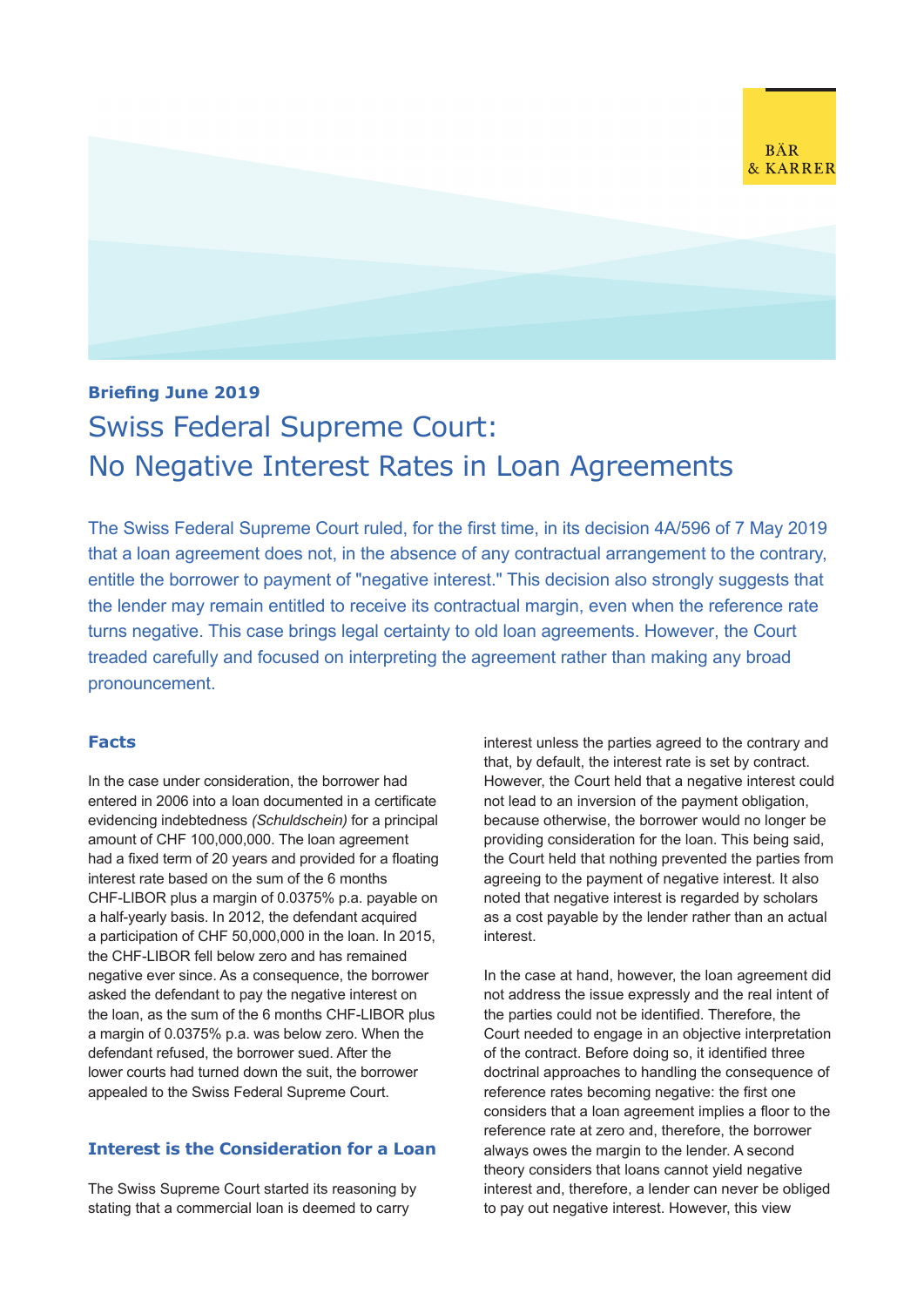allows negative LIBOR to eat into the margin. A third theory maintains that if the parties rely on a formula to set the interest rate, they accept that the interest rate may be negative and consequently agree that an inversion of the payment flow may occur.

The Swiss Federal Supreme Court did not conclusively settle the doctrinal dispute. However, it ruled that, in the light of the circumstances and without any element in the contract suggesting that the parties could have considered that interest rates may become negative, an objective interpretation of the agreement excluded any payment of negative interest. Moreover, it considered, in obiter dictum, based on an objective interpretation of the contract that, when the parties initially entered into the agreement, they had not contemplated the possibility that the LIBOR would ever be negative. Therefore, it was more likely than not that the parties intended that the lender would earn its margin in all circumstances. The Court stopped short, however, from reaching a final conclusion and did not rule on this question since the lender had not filed a counterclaim for payment of the margin.

## **Outlook**

While this decision is set to be a leading case on negative interest rates, its precedential value should be considered carefully: the case related to a loan agreement that was entered into, before the financial crisis, in 2006. At that time, negative interest rates were largely unheard of. By 2013, markets had seen instances of negative interest and the Loan Market Association had reviewed its standard agreements to set a floor to the reference rate at 0% or, in other words, ensure that the margin would be payable in all circumstances. Then, by 2015, CHF-LIBOR rates turned negative. It is, therefore, uncertain whether the Court would treat a more recent loan agreement the same way. At the same time, more recent loan agreements are likely to have addressed the issue specifically and, in line with the market standard, floored the reference rate at zero or stipulated that the borrower will pay at least margin.

Furthermore, this decision does not address or impact two other areas affected by negative interest rates: derivatives markets and break costs. Derivatives and, in particular, interest rate swaps are less of an issue. The standard documentation for derivatives explicitly considers and provides for cash-flow inversions when amounts are negative, meaning that a negative interest rate will lead to a payment. Therefore, there is less room for a dispute based on the interpretation of the contract. At the same time, this means that cash and derivative markets handle negative interest rates differently. As a consequence, a borrower who thought to hedge against increases in the reference rate, may end up paying a full margin under the loan as well as the full amount of the negative interest rate under an interest rate swap without any redress, except perhaps in cases of mis-selling.

With regard to break costs in connection with prepayments, most agreements provide, in the event of a prepayment of a loan, for the payment of the margin until the end of the contractual term and allow the bank to collect higher damages it may have suffered. In an isolated case, the District Court of Zurich ruled that the mere existence of a negative reference rate was not sufficient to constitute proof that the bank had incurred a loss in excess of the margin due to the prepayment (ZR 2018 260). This precedent continues to be valid even after the decision of the Swiss Federal Supreme Court.

Overall, this decision brings legal certainty to this issue, which is a good thing since the latest pronouncements of the Swiss National Bank seem to suggest that negative interest rates may be here to stay. At the same time, its impact will be limited to legacy matters, since we would hope that most recent contracts have addressed the matter of negative interest rates explicitly.